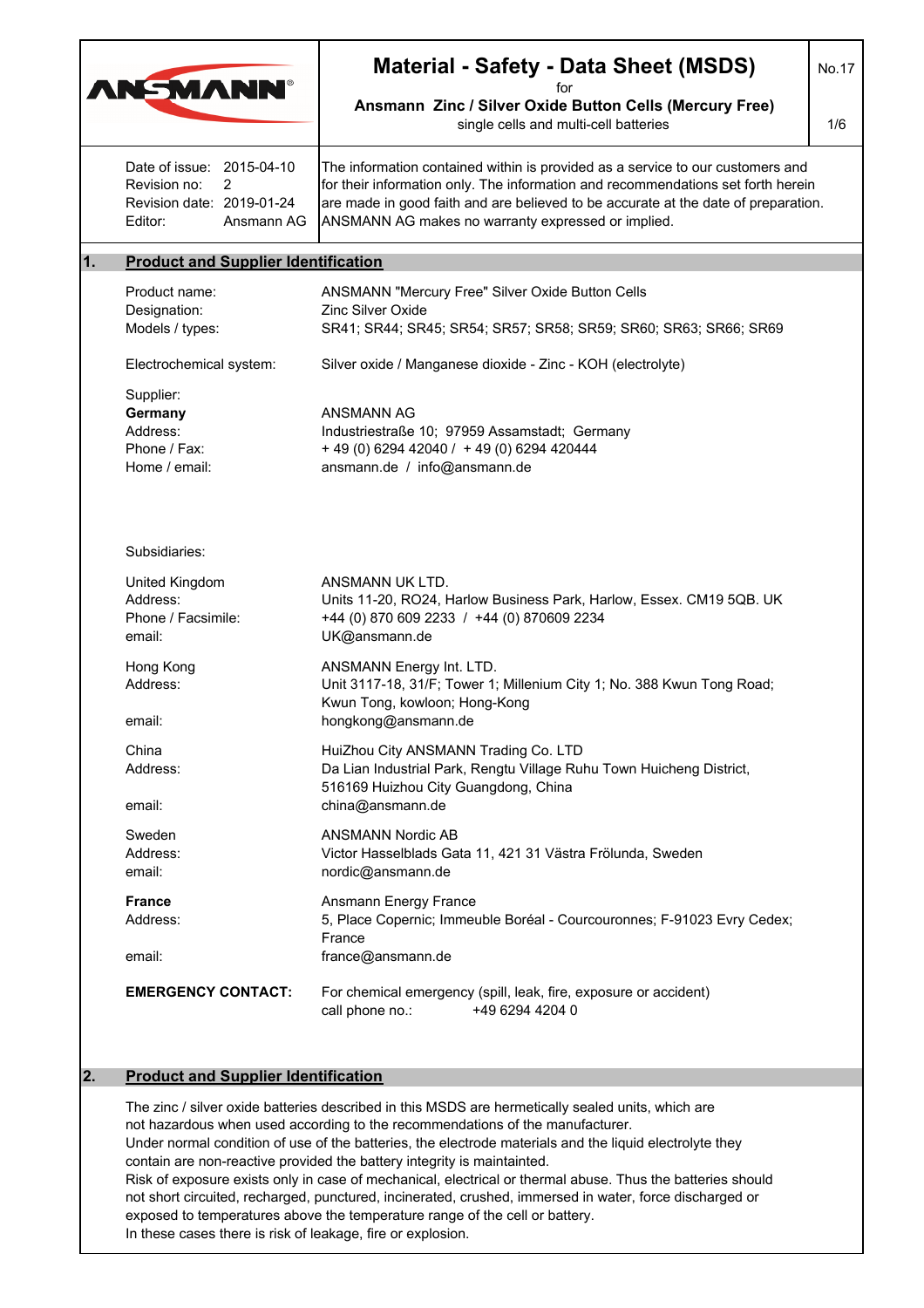

## **Material - Safety - Data Sheet (MSDS)**

for **Ansmann Zinc / Silver Oxide Button Cells (Mercury Free)** single cells and multi-cell batteries

No.17

2/6

#### **3. Composition and Informations on Ingredients**

IMPORTANT NOTE: The product is a manufactured article as described in 29 CFR 1910.1200. The battery cell is contained in a hermetically-sealed case, designed to withstand temperatures and pressures encountered during normal use. As a result, during normal use, hazardous materials are fully contained inside the battery cell. The battery cell should not be opened or exposed to heat because exposure to the following ingredients contained within could be harmful under some circumstances. The following information is provided for the user's information only.

| Ingredient                                               | <b>Content</b> | <b>CAS No.</b> | <b>Hazard Symbols</b> | <b>Classification</b>   | <b>R</b> Phrases      |
|----------------------------------------------------------|----------------|----------------|-----------------------|-------------------------|-----------------------|
| Zinc(Zn)                                                 | $7 - 15%$      | 7440-66-6      |                       | GHS09                   | 50/53                 |
| Silver Oxide<br>(Ag <sub>2</sub> O)                      | $5 - 35%$      | 20667-12-3     | Ő                     | GHS03<br>GHS05 GHS09    | 36/37/38/44<br>8      |
| Manganese Dioxide<br>(MnO <sub>2</sub> )                 | $20 - 40%$     | 1313-13-9      |                       | GHS07                   | 20/22                 |
| Potassium hydroxide<br>(KOH)                             | $2 - 5%$       | 1310-58-3      |                       | GHS05<br>GHS07          | 22<br>35              |
| Carbon (C)<br>(Graphite)                                 | $1 - 6%$       | 7782-42-5      |                       | GHS07                   | 36/37-20              |
| Lead (Pb)<br>see chapter no.12                           | $\leq 0.004\%$ | 7439-92-1      |                       | GHS07<br>GHS08<br>GHS09 | 61, 62<br>20/22<br>33 |
| Cadmium (Cd)<br>see chapter no.12                        | ≤ $0.001%$     | 7440-43-9      |                       | GHS06<br>GHS08<br>GHS09 | 11, 25, 26<br>45      |
| Mercury (Hg)<br>see chapter no.12                        | ≤ $0.0001%$    | 7439-97-6      |                       | GHS06<br>GHS08<br>GHS09 | 23, 33<br>50/53       |
| Nickel plated steel                                      | 25 - 70%       |                |                       |                         |                       |
| Full text of Classification and R Phrases see section 16 |                |                |                       |                         |                       |

#### **4. First Aid Measures**

|    | Inhalation:                   | If battery is leaking, contents may be irritating to respiratory passages.<br>Move to fresh air. If irritation persists, seek medical advice.                                            |
|----|-------------------------------|------------------------------------------------------------------------------------------------------------------------------------------------------------------------------------------|
|    | <b>Skin Contact:</b>          | Wash off skin thoroughly with water. Remove contaminated clothing and<br>wash before re-use. In severe cases obtain medical attention.                                                   |
|    | Eye Contact:                  | Irrigate thoroughly with water for at least 15 minutes. Lifting upper and lower lids,<br>until no evidence of the chemical remains. Obtain medical attention.                            |
|    | Ingestion:                    | Wash out mouth thoroughly with water. Do not induce vomiting or give food.<br>Drink plenty of water. Seek medical attention immediately.                                                 |
|    | <b>Further treatment:</b>     | All cases of eye contamination, persistent skin irritation and casualities who<br>have swallowed this substance or been affected by breathing its vapours should<br>be seen by a doctor. |
| 5. | <b>Fire Fighting Measures</b> |                                                                                                                                                                                          |
|    |                               | <b>Fire and explosion hazards:</b> Batteries may burst and release hazardous decomposition products when<br>exposed to a fire situation.                                                 |
|    |                               | <b>Proper extinguishing media:</b> Use dry chemical, foam, water, carbon dioxide $(CO2)$ , as appopriate                                                                                 |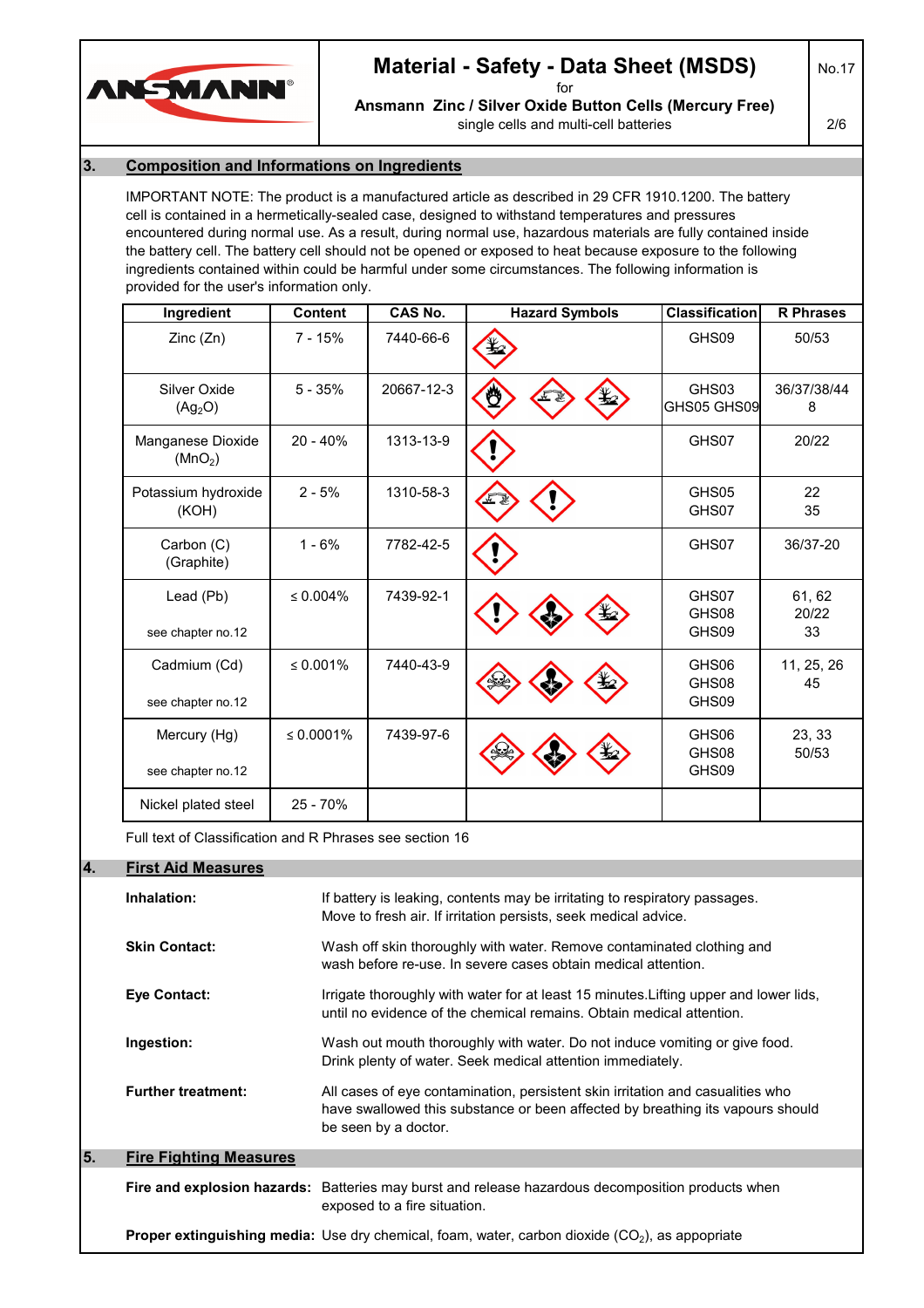| <b>AN-MANN®</b>                                                               |                                              | <b>Material - Safety - Data Sheet (MSDS)</b>                                                                                                                                                                                                                                                                                                                                                                                                                                                                                                                          |     |  |  |  |
|-------------------------------------------------------------------------------|----------------------------------------------|-----------------------------------------------------------------------------------------------------------------------------------------------------------------------------------------------------------------------------------------------------------------------------------------------------------------------------------------------------------------------------------------------------------------------------------------------------------------------------------------------------------------------------------------------------------------------|-----|--|--|--|
|                                                                               |                                              | for<br>Ansmann Zinc / Silver Oxide Button Cells (Mercury Free)<br>single cells and multi-cell batteries                                                                                                                                                                                                                                                                                                                                                                                                                                                               | 3/6 |  |  |  |
|                                                                               | <b>Special fire fighting</b><br>procedures:  | Firefighters should wear positive pressure self-contained breathing apparatus<br>and full protective clothing.                                                                                                                                                                                                                                                                                                                                                                                                                                                        |     |  |  |  |
|                                                                               | <b>Hazardous combustion</b><br>products:     | In case of fire, carbon dioxide, carbon monoxide and other toxic organic<br>substances will be generated. Do not inhale fumes and smoke.                                                                                                                                                                                                                                                                                                                                                                                                                              |     |  |  |  |
| 6.                                                                            | <b>Accidental Release Measures</b>           |                                                                                                                                                                                                                                                                                                                                                                                                                                                                                                                                                                       |     |  |  |  |
| <b>Person related measures:</b><br><b>Environment protection</b><br>measures: |                                              | Wear personal protective equipment adapted to the situation (protection gloves,<br>cloth)                                                                                                                                                                                                                                                                                                                                                                                                                                                                             |     |  |  |  |
|                                                                               |                                              | In the event of battery rapture, prevent skin contact and collect all released<br>material in a plastic lined container.                                                                                                                                                                                                                                                                                                                                                                                                                                              |     |  |  |  |
|                                                                               |                                              | Dispose off acording to the local law and rules.                                                                                                                                                                                                                                                                                                                                                                                                                                                                                                                      |     |  |  |  |
|                                                                               |                                              | Avoid leached substances to get into the earth, canalization or waters.                                                                                                                                                                                                                                                                                                                                                                                                                                                                                               |     |  |  |  |
| <b>Treatment for cleaning:</b>                                                |                                              | If battery casing is dismantled, small amounts of electrolyte may leak. Pack the<br>battery including ingredientsas described above. Then clean with water<br>(diluted acetic acid may be helpful)                                                                                                                                                                                                                                                                                                                                                                    |     |  |  |  |
| 7.                                                                            | <b>Precautions for safe Handling and Use</b> |                                                                                                                                                                                                                                                                                                                                                                                                                                                                                                                                                                       |     |  |  |  |
|                                                                               | Storage:                                     | Store batteries in a dry place at normal room temperature.<br>Do not refrigerate - this will not make them last longer.<br>Elevated temperatures can result in shortened battery life. Temperautes above<br>60°C may result in battery leakage and rupture.<br>Storage of unpacked batteries can cause electrical short circuit and heat<br>generation. Avoid large temperature changes and direct sunlight.                                                                                                                                                          |     |  |  |  |
|                                                                               | <b>Storage of big quantities:</b>            | If possible, store the batteries in the original packaging (short circuit protection).<br>A fire alarm is recommended.<br>For automatic fire extinguisher consider chapter 5 "Fire Fighting Measures"                                                                                                                                                                                                                                                                                                                                                                 |     |  |  |  |
| Handling:                                                                     |                                              | Avoid mechanical or electrical abuse. DO NOT short circuit or install incorrectly.<br>Install batteries in accordance with equipment instructions.<br>Do not carry batteries loose in a pocket or bag.<br>Keep batteries away from children. For devices to be used by children, the battery<br>casing should be protected against unauthorized access.<br>Do not swallow batteries.<br>Do not throw batteries into fire.<br>Do not throw batteries into water.<br>In case of battery change always replace all batteries by new ones of identical<br>type and brand. |     |  |  |  |
|                                                                               | Charging:                                    | Do not charge this batteries! This battery type is manufactured in a<br>ready-to-use-state. It is not designed for recharging.                                                                                                                                                                                                                                                                                                                                                                                                                                        |     |  |  |  |
|                                                                               | Disposal:                                    | Dispose in accordance with all applicable federal, state and local regulations.                                                                                                                                                                                                                                                                                                                                                                                                                                                                                       |     |  |  |  |
| 8.                                                                            | <b>Special Protection Information</b>        |                                                                                                                                                                                                                                                                                                                                                                                                                                                                                                                                                                       |     |  |  |  |
|                                                                               | <b>Ventilation Requirements:</b>             | Not necessary under normal conditions. Room ventilation may be required in<br>areas where there are open or leaking batteries.                                                                                                                                                                                                                                                                                                                                                                                                                                        |     |  |  |  |
|                                                                               | <b>Respiratory</b><br><b>Protection:</b>     | Not necessary under normal conditions. Avoid exposure to electrolyte fumes from<br>open or leaking battery. In all fire situations, use self-contained breathing<br>apparatus                                                                                                                                                                                                                                                                                                                                                                                         |     |  |  |  |
|                                                                               | <b>Eye Protection:</b>                       | Not necessary under normal conditions. Wear safety glasses with side shields<br>if handling an open or leaking battery.                                                                                                                                                                                                                                                                                                                                                                                                                                               |     |  |  |  |
|                                                                               | <b>Hand Protection:</b>                      | Not necessary under normal conditions. Use neoprene or natural rubber gloves<br>if handling an open or leaking battery                                                                                                                                                                                                                                                                                                                                                                                                                                                |     |  |  |  |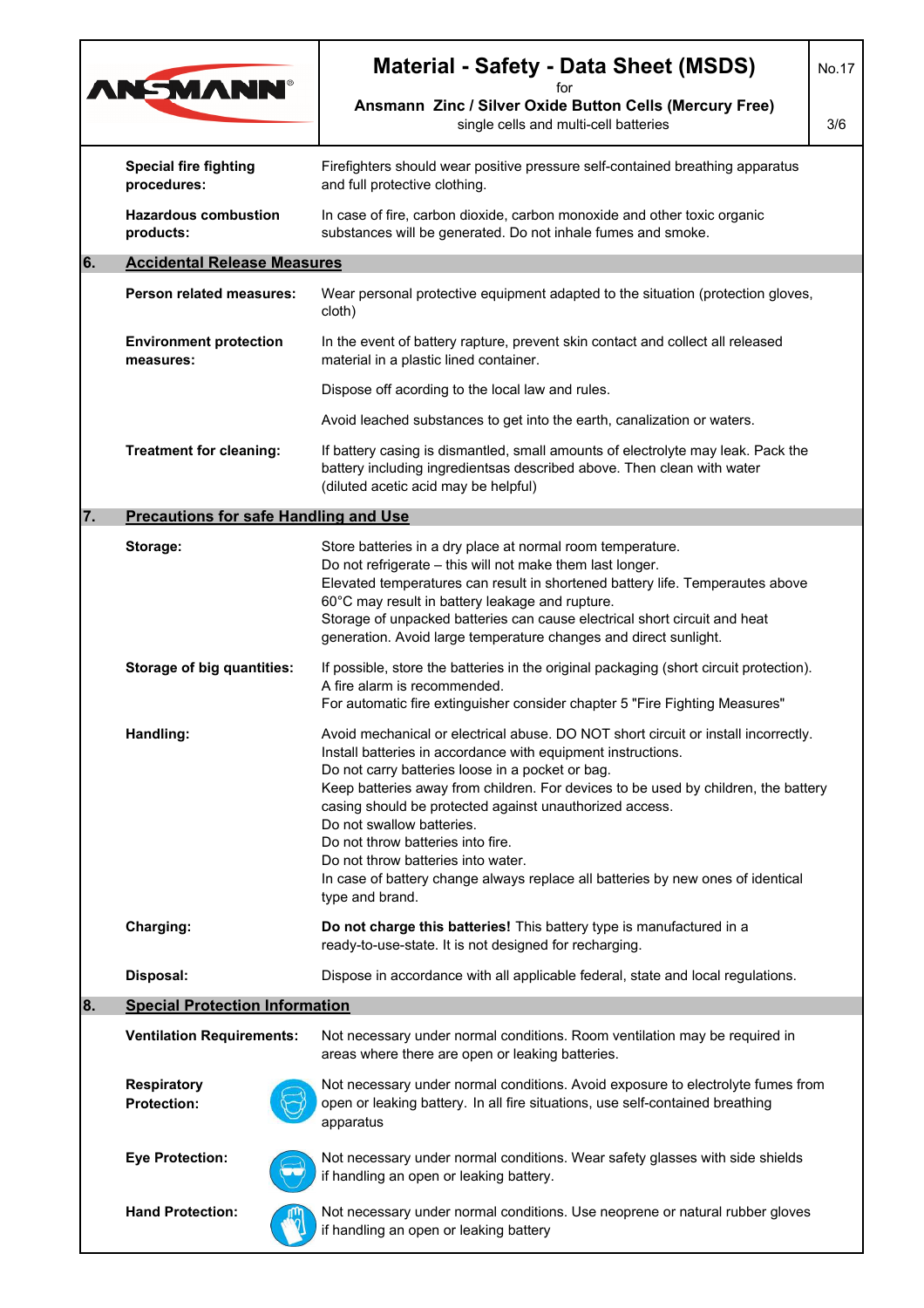

# **Material - Safety - Data Sheet (MSDS)**

No.17

**Ansmann Zinc / Silver Oxide Button Cells (Mercury Free)** single cells and multi-cell batteries for

4/6

| 9.  | <b>Physical and Chemical Properties</b>                                                                                                                                                                                                 |     |                                                                                                                                                                                                                                                                                                                                |                      |                |  |  |
|-----|-----------------------------------------------------------------------------------------------------------------------------------------------------------------------------------------------------------------------------------------|-----|--------------------------------------------------------------------------------------------------------------------------------------------------------------------------------------------------------------------------------------------------------------------------------------------------------------------------------|----------------------|----------------|--|--|
|     | Appearance:                                                                                                                                                                                                                             |     | small round cylinders                                                                                                                                                                                                                                                                                                          | Odour:               | n/a            |  |  |
|     | Vapour Density:                                                                                                                                                                                                                         | n/a |                                                                                                                                                                                                                                                                                                                                | Vapour Pressure:     | n/a            |  |  |
|     | <b>Boiling Point:</b>                                                                                                                                                                                                                   | n/a |                                                                                                                                                                                                                                                                                                                                | <b>VOC Content:</b>  | n/a            |  |  |
|     | Evaporation Rate:                                                                                                                                                                                                                       | n/a |                                                                                                                                                                                                                                                                                                                                | Solubility in Water: | n/a            |  |  |
|     | Specific Gravity:                                                                                                                                                                                                                       |     | not determined                                                                                                                                                                                                                                                                                                                 | pH:                  | not determined |  |  |
| 10. | <b>Stability and Reactivity</b>                                                                                                                                                                                                         |     |                                                                                                                                                                                                                                                                                                                                |                      |                |  |  |
|     |                                                                                                                                                                                                                                         |     | Product is stable under conditions described in Section 7.                                                                                                                                                                                                                                                                     |                      |                |  |  |
|     | <b>Conditions to avoid:</b>                                                                                                                                                                                                             |     | Heat above 60° or incinerate. Deform. Mutilate. Crush. Pierce. Disassemble.<br>Recharge. Short circuit. Expose over a long period to humid conditions.                                                                                                                                                                         |                      |                |  |  |
|     | <b>Hazardous decomposition</b><br>products:                                                                                                                                                                                             |     | Thermal decomposition may produce hazardous fumes of mercury, zinc, silver,<br>and manganese; hydrogen gas, caustic vapours of potassium hydroxide and<br>other toxic by-products.                                                                                                                                             |                      |                |  |  |
|     | Hazardous polymerization:                                                                                                                                                                                                               |     | Will not occur.                                                                                                                                                                                                                                                                                                                |                      |                |  |  |
| 11. | <b>Toxicological Information</b>                                                                                                                                                                                                        |     |                                                                                                                                                                                                                                                                                                                                |                      |                |  |  |
|     | <b>Potential Health Effects:</b><br>Inhalation:<br><b>Skin contact:</b><br>Eye contact:<br>Ingestion:<br><b>Acute Toxicity Data:</b>                                                                                                    |     | The chemicals and metals in this product are contained in a sealed can.<br>Exposure to the contents will not occur unless the battery leaks, is exposed to<br>high temperatures or is mechanically, physically, or electrically abused.<br>Damaged battery will release concentrated potassium hydroxide, which is<br>caustic. |                      |                |  |  |
|     |                                                                                                                                                                                                                                         |     | Inhalation of vapors or fumes released due to heat or a large number of leaking<br>batteries may cause respiratory and eye irritation.                                                                                                                                                                                         |                      |                |  |  |
|     |                                                                                                                                                                                                                                         |     | Contact with battery contents may cause severe irritation and burns.                                                                                                                                                                                                                                                           |                      |                |  |  |
|     |                                                                                                                                                                                                                                         |     | Contact with battery contents may cause severe irritation and burns. Eye damage<br>is possible.                                                                                                                                                                                                                                |                      |                |  |  |
|     |                                                                                                                                                                                                                                         |     | Swallowing of zinc / silver oxide button cells is possible and can be harmfull.                                                                                                                                                                                                                                                |                      |                |  |  |
|     |                                                                                                                                                                                                                                         |     | Manganese dioxide: LD50 oral rat >3478 mg/kg<br>Potassium hydroxide: LD50 oral rat 273 mg/kg<br>Silver oxide: LD50 oral rat 2820mg/kg<br>Mercuric oxide: LD oral rat: 18mg/kg; LD50 dermal rat: 315mg/kg                                                                                                                       |                      |                |  |  |
|     | <b>Chronic Effects:</b>                                                                                                                                                                                                                 |     | The chemicals in this product are contained in a sealed can and exposure does<br>not occur during normal handling and use. No chronic effects would be expected<br>from handling a leaking battery.                                                                                                                            |                      |                |  |  |
|     | <b>Target Organs:</b>                                                                                                                                                                                                                   |     | Skin, eyes and respiratory system.                                                                                                                                                                                                                                                                                             |                      |                |  |  |
|     | Carcinogenicity:                                                                                                                                                                                                                        |     | None of the components of this product are listed as carcinogens by the EU<br>Directive on the classification and labeling of substances.                                                                                                                                                                                      |                      |                |  |  |
| 12. | <b>Ecological Information</b>                                                                                                                                                                                                           |     |                                                                                                                                                                                                                                                                                                                                |                      |                |  |  |
|     | Ansmann primary zinc / silver oxide "mercury free" button cells do not contain heavy metals as defined by the<br>European Directive 2006/66/EC Article 21. They comply with the chemical composition requirements of<br>this Directive. |     |                                                                                                                                                                                                                                                                                                                                |                      |                |  |  |

Mercury has not been "intentionally introduced (as distinguished from mercury that may be incidentally present in other materials)" in the sense of the U.S.A. "Mercury-Containing and Rechargeable Battery Management Act." (May 13, 1996)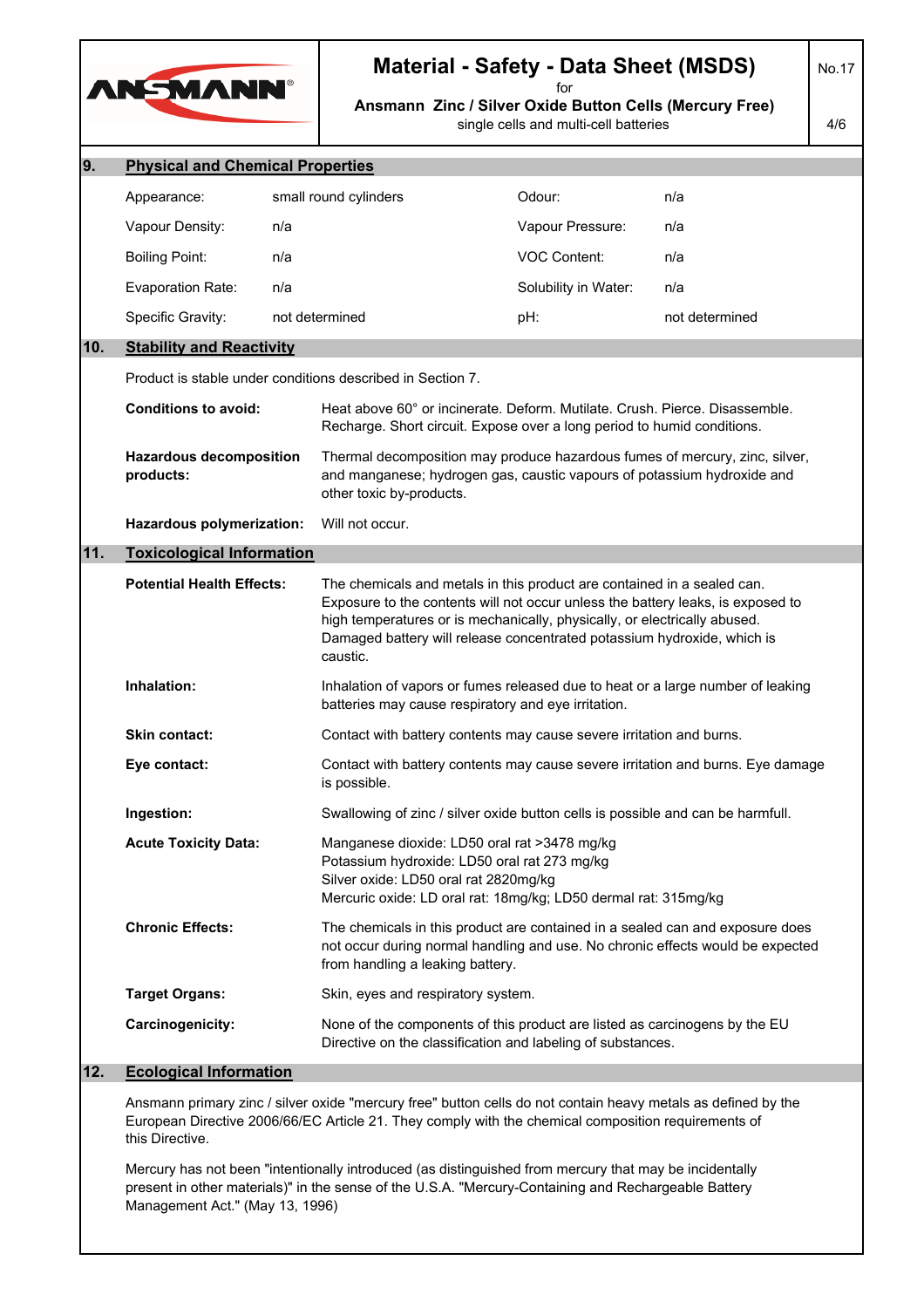

### **Material - Safety - Data Sheet (MSDS)**

for **Ansmann Zinc / Silver Oxide Button Cells (Mercury Free)**

single cells and multi-cell batteries

5/6

No.17

The Regulation on Mercury Content Limitation for batteries promulgated on 1997-12-31 by the China authorities including the State Administration of Light Industry and the State Environmental Protection Administration defines 'low mercury' as 'mercury content by weight in battery as less than 0.025%', and 'mercury free' as 'mercury content by weight in battery as less than 0.0001%'. And therefore: ANSMANN mercury free primary zinc / silver oxide button cells belong to the category of mercury free battery (mercury content lower than 0.0001%) **13. Disposal Information** USA: Primary zinc / silver oxide button cells are classified by the federal government as non-hazardous waste and are safe for disposal in the normal municipal waste stream. In the European Union, manufacturing, handling and disposal of batteries is regulated on the basis of the DIRECTIVE 2006/66/EC OF THE EUROPEAN PARLIAMENT AND OF THE COUNCIL of 6 September 2006 on batteries and accumulators and waste batteries and accumulators and repealing Directive 91/157/EEC. Customers find detailed information on disposal in their specific countries using the web site of the European Portable Batteries Association *(http://www.epbaeurope.net/legislation\_national.html)* Importers and users outside EU should consider the local laws and rules. In order to avoid short circuit and heating, used zinc-silver oxide button cells/batteries should never be stored or transported in bulk. Proper measures against short circuit are: - Storage of batteries in original packaging - Coverage of the terminals **14. Transport Information** Ansmann zinc / silver oxide button cells are considered to be "dry cell" batteries and are unregulated for purposes of transportation by the U.S. Department of Transportation (DOT), International Civic Aviation Administration (ICAO), International Air Transport Association (IATA), the International Maritime Organization (IMO), the "Accord Europeèn Relatif au Transport International des Merchandises Dangereuses par Route" (ADR) and the "Règlement concernant le transport international ferroviaire de marchandises Dangereuses" (RID). IATA DGR: Special Provision A123: "Examples of such batteries are: alkali-manganese, zinc-carbon, nickel-metal-hydride and nickel-cadmium batteries. Any electrical battery…having the potential of a dangerous evolution of heat must be prepared for transport as to prevent: (a) a short circuit (e.g. in the case of batteries, by the effective insulation of exposed terminals…) (b) an accidential activation The words "Not Restricted" and the Special Provision number must be included in the description of the substance on the Air Waybill as required by 8.2.6, when an Air Waybill is issued. ADR/RID/IMDG: As primary zinc-silver oxide button cells are not explicitly mentioned in these Dangerous Goods regulations, there are no special Dangerous Goods shipment requirements for these products. USA: 49 CFR § 172.102 Special Provision 130: "Dry batteries not specifically covered by another entry in the §172.101 Table are covered by this entry (i.e. Batteries, dry, sealed n.o.s.) and are not subject to requirements of this subchapter except for the following: […] (b) Preparation for transport. Batteries and battery-powered device(s) containing batteries must be prepared and packaged for transport in a manner to prevent: (1) A dangerous evolution of heat; (2) Short circuits, including but not limited to the following methods: [...](ii) Separating or packaging batteries in a manner to prevent contact with other batteries, devices or conductive materials (e.g. metal) in the packagings […]; and (3) Damage to terminals. If not impact resistant, the outer packaging shoud not be used as the sole means of protecting the battery terminals from damage or short circuiting. Batteries must be secuerly cushioned and packed to prevent shifting which could loosen terminal caps or reorient the terminals to produce short circuits." Code of practice for packaging and shipment of primary batteries given in IEC 60086-1: The packaging shall be adequate to avoid mechanical damage during transport, handling and stacking. The materials and pack design shall be chosen so as to prevent the development of unintentional electrical conduction, corrosion of

the terminals and ingress of moisture. Shock and vibration shall be kept to a minimum. For instance, boxes should not be thrown off trucks, slammed into position or piled so high as to overload battery containers below. protection from inclement weather should be provided.